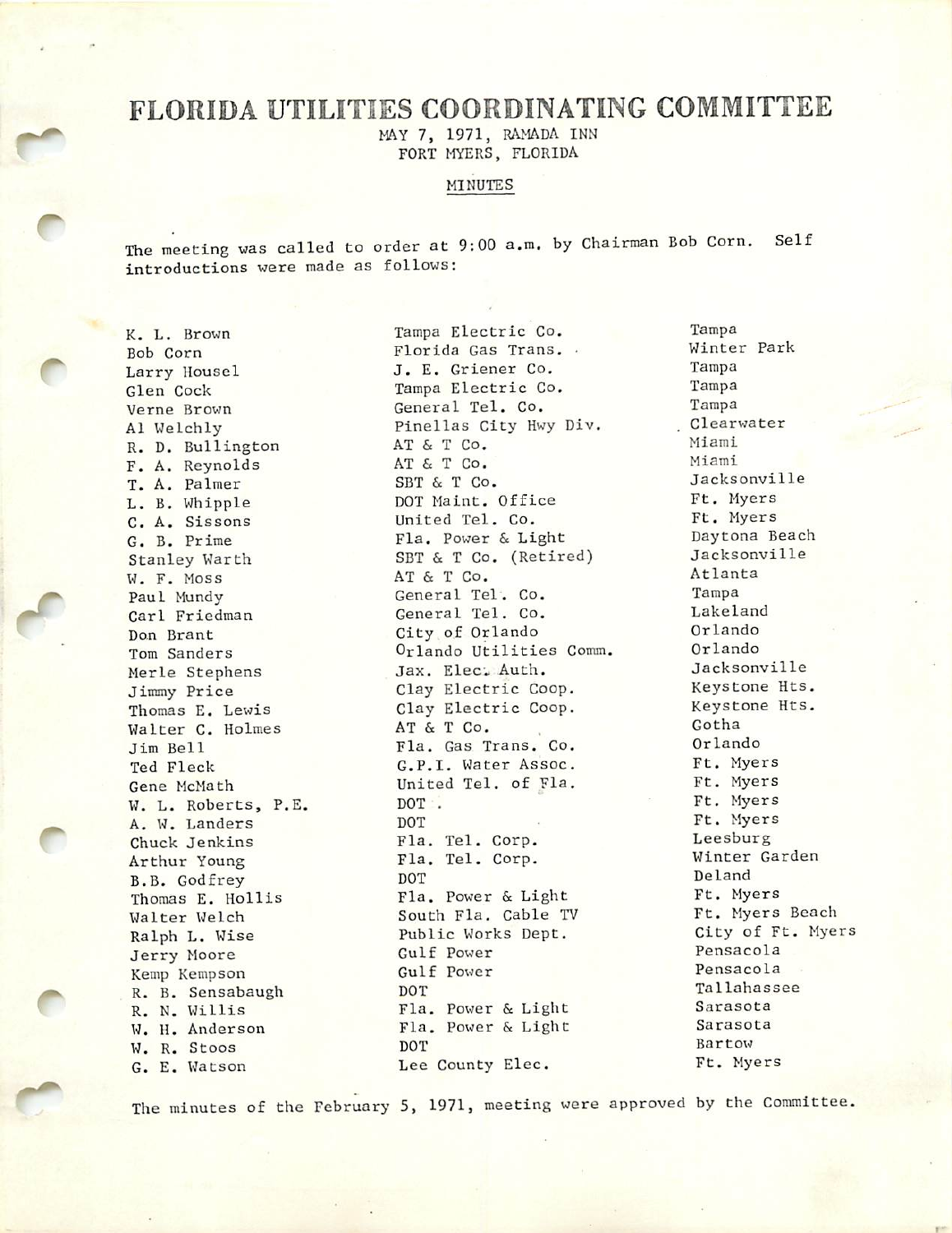## OLD BUSINESS

Signs Overhanging Right of Ways Subcommittee: Mr. Kempson reported he still had not received a reply from Mr. Bill Gartner regarding the subcommittee's recommendation. Kemp asked Mr. Ray Sensabaugh if he would check with Mr. Gartner to make sure that our recommendation was not misplaced or overlooked.

Utility Relocation Agreement Subcommittee: Mr. Verne Brown reported that the subcommittee met with the DOT on April 8 in Tallahassee. Verne outlined all of the changes agreed to at the meeting. Since the April 8 meeting, Verne stated that he polled the subcommittee by telephone and the consensus vote was to accept the wording in the agreement. Verne then read a letter from Mr. J. W. Brown of April 15, 1971. The letter expressed appreciation for the cooperation and assistance of the subcommittee in reaching such close agreement on the Utility Relocation Agreement. The letter also stated that the agreement forms were being initiated into use by the District Engineers.

A motion was made by Verne Brown and seconded that the Committee adopt the subcommittee's recommendation. Glen Cock addressed the Committee and clarified the objection some of the members have regarding paragraph three of the Utility Relocation Agreement form. Glen stated that his company was close to agreement and could accept such wording as "The Company will relocate its facilities with sufficient promptness so as to avoid delay to the Department or its contractors ...". Glen recommended that the Committee accept the form except for the wording in the first sentence of paragraph three and asked that the Committee adopt the agreement form only if the words "avoid delay" replace the words "no delay".

Andy Palmer also addressed the Committee objecting to the same paragraph. Andy said both the subcommittee and the Bell Telephone Company lawyers had proposed the wording be changed to state that the Company will relocate with "reasonable promptness" so as to cause no delay, etc., or the Company will relocate with sufficient promptness so as to cause no unreasonable delay. Andy said that all proposals to change the wording in this sentence have been turned down by the DOT and therefore he strongly suggested the agreement not be accepted by the Committee as it is presently worded, but asked that the Committee accept it only if the word "reasonable" is substituted for "sufficient".

Ray Sensabaugh also addressed the Committee and stated that those utilities who still feel they cannot accept the agreement have three paths they can use:

- 1. Sign the agreement in its present form.
- 2. Sign the agreement and knock out any words they object to
- and hope it will pass the DOT Legal Department.
- 3. Wait for a 30 day notice to relocate.

Ray continued to explain the Department's viewpoint and said he felt the courts would consider any unusual circumstances involved with a delay.

A vote was taken of all organizations on the motion by Verne Brown that the Committee adopt the subcommittee's recommendation.